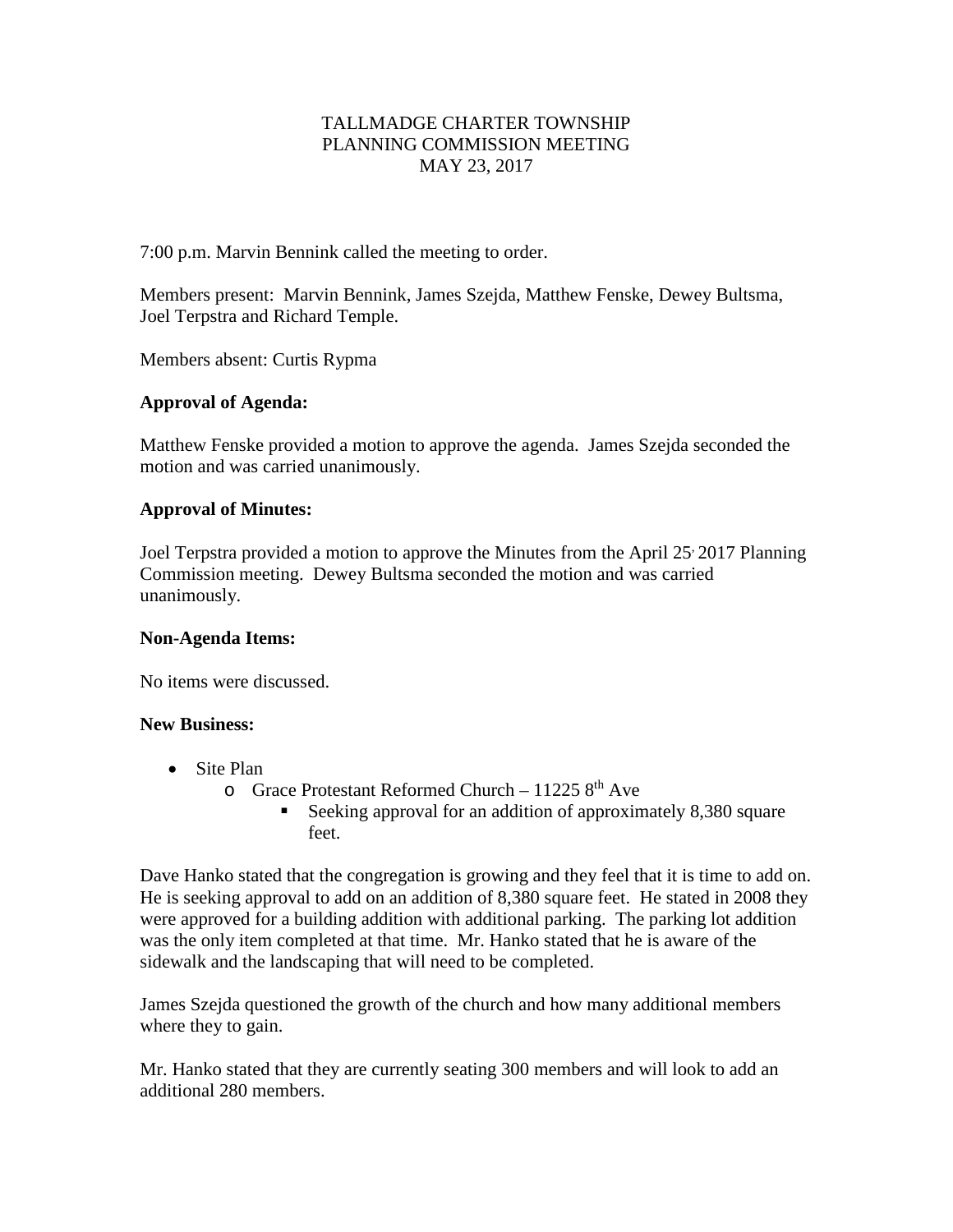James Szejda brought up the concern of the current septic system and recommends contacting the Ottawa County Health Department to make sure that they will have a sufficient septic system in place for the future growth of the church.

Mr. Hanko stated that it is in the plans to add one more family bathroom.

Marvin Bennink questioned the sidewalk easement.

Greg Ransford stated that sidewalk will be out of the easement area.

Mr. Hanko stated that he is willing to add to the fund for the sidewalks but finds it unnecessary to continue on Lake Michigan drive past the property line.

Greg Ransford stated that the applicant must add the sidewalk on Lake Michigan Drive to meet the requirements of the zoning ordinance. He stated that the applicant may contribute to the sidewalk fund for the sidewalks on  $8<sup>th</sup>$  Ave.

Greg Ransford stated that the fire chief is requesting a Knox box to be installed and all parking lots and drives provide sufficient access. He also stated that he does not have the engineer comment at this time.

Joel Terpstra provided a motion to approve the request as submitted with the following condition:

To install the sidewalk that will run along Lake Michigan Drive and waive the sidewalk to be installed on 8<sup>th</sup> Ave.

Richard Temple seconded the motion and was carried unanimously.

- Text Amendments
	- o Section 3.02 Accessory Uses and Buildings (Roof materials)

o

Greg Ransford presented language to add clarity to Section 3.02(b) for possible roof materials.

The members of the Planning Commission discussed roofing materials on agriculture building and they stated unanimously that if the building is used for agricultural purpose then those buildings should be exempt.

Matthew Fenske provided a motion to schedule Section 3.02 for a public hearing. Joel Terpstra seconded the motion and was carried unanimously.